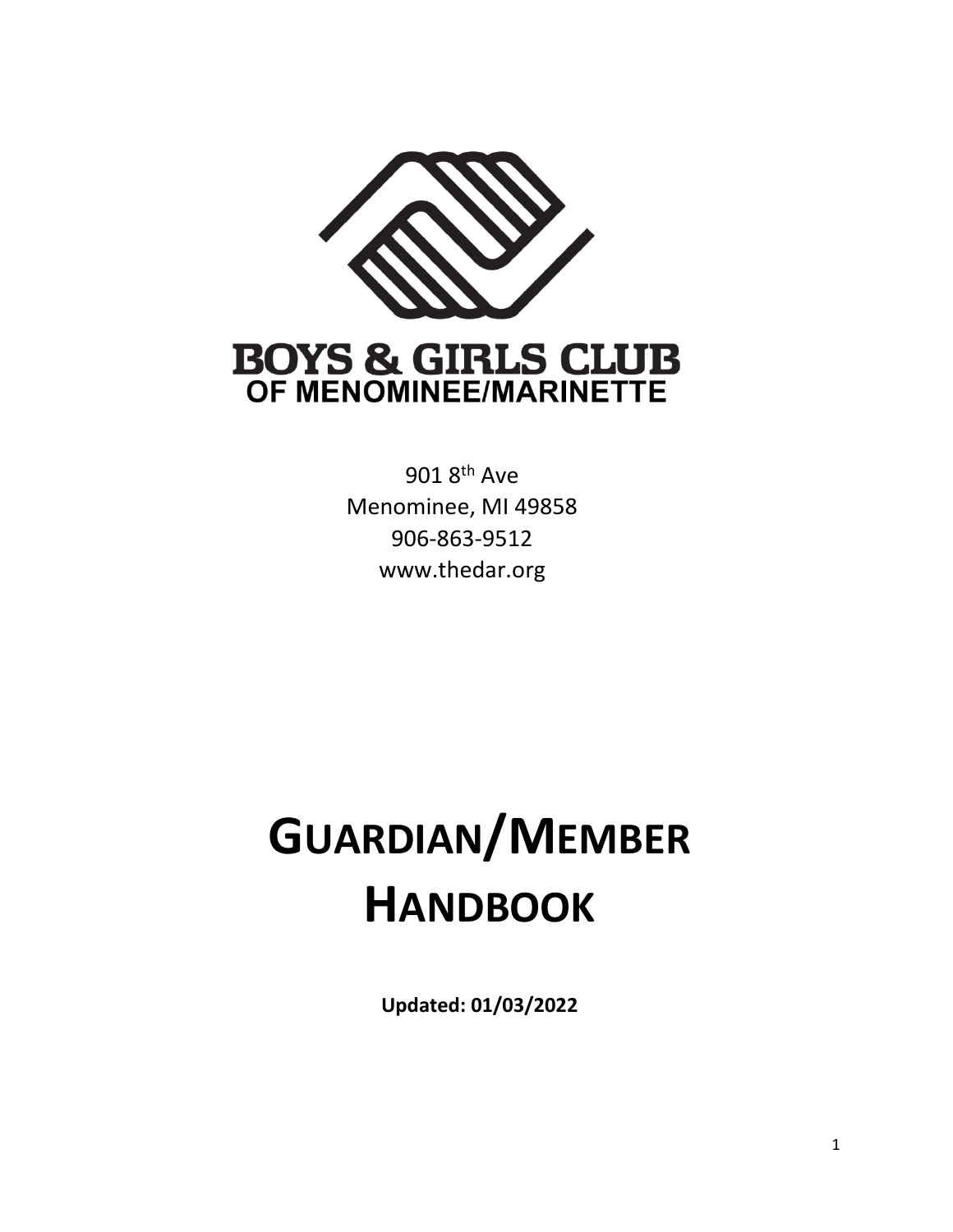# **TABLE OF CONTENTS**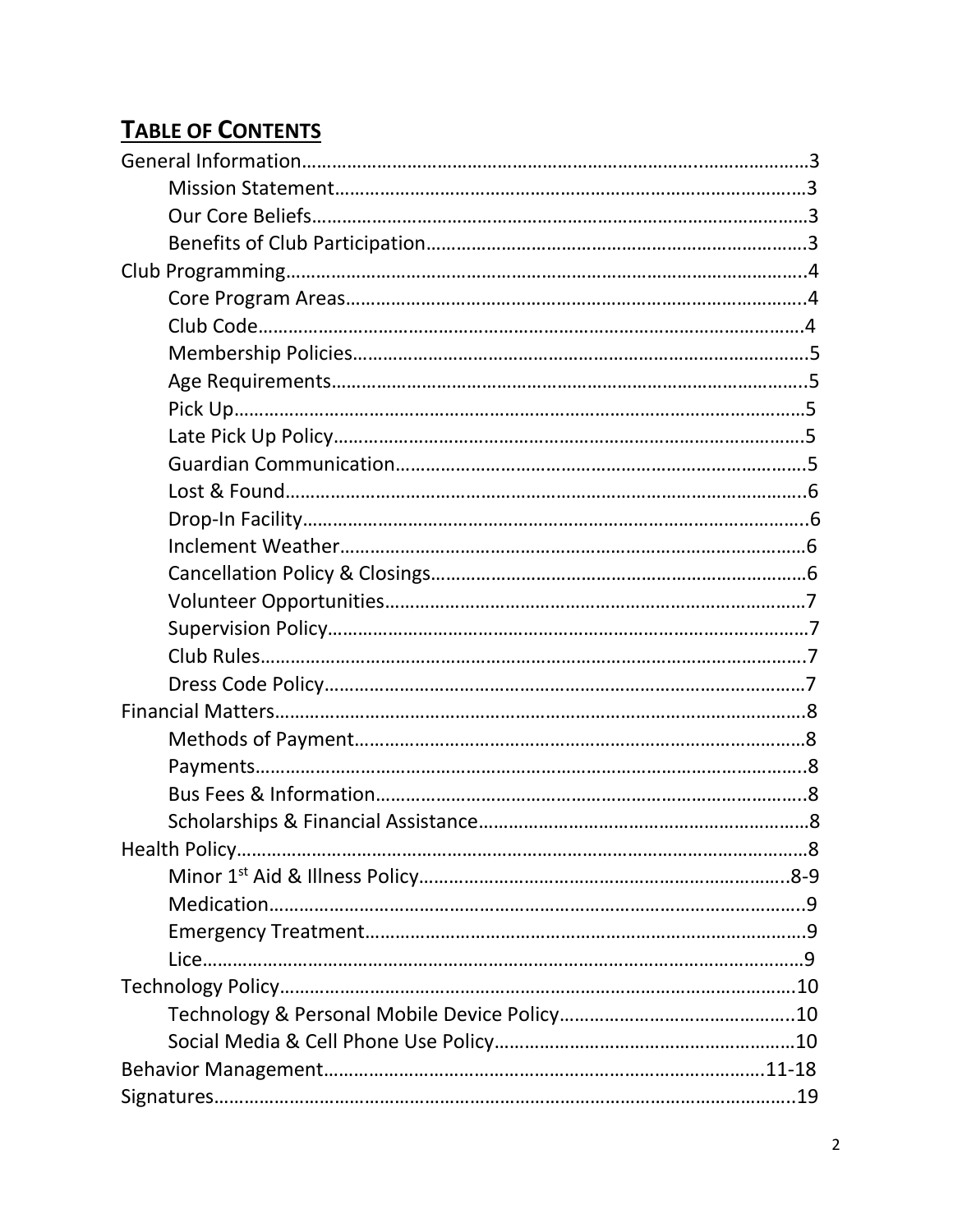# **DAR Boys & Girls Club HOURS**

Street Address: 901 8<sup>th</sup> Ave. Menominee, MI 49858 **Mailing Address:** P.O. Box 211 **Phone:** 906-863-9512 **Fax:** 906-863-9577 **Website:** [www.thedar.org](http://www.thedar.org/)

> School Year Hours: Monday – Friday 3:00 PM-6:00 PM Summer Hours: Monday – Friday 7:00 AM – 4:30 PM \*All hours are subject to change.

# **General Information**

#### **Mission Statement**

*To promote and build character, leadership, physical well-being, and self-esteem of all boys and girls, through Club interaction and social, educational, and recreational programs.*

## **Our Core Beliefs**

A Boys & Girls Club provides:

- \* A safe place to learn and grow
- \* Ongoing relationships with caring, adult professionals
- \* Life-enhancing programs and character development experiences
- \* Hope and opportunity

### **Benefits of Club Participation**

Club Programming and services promote and enhance the development of boys & girls by instilling a sense of:

**Competence**: the feeling there is something boys & girls can do well **Usefulness**: the opportunity to do something of value for other people **Belonging**: a setting where young people know they "fit" and are accepted **Power and Influence:** a chance to be heard and to influence decisions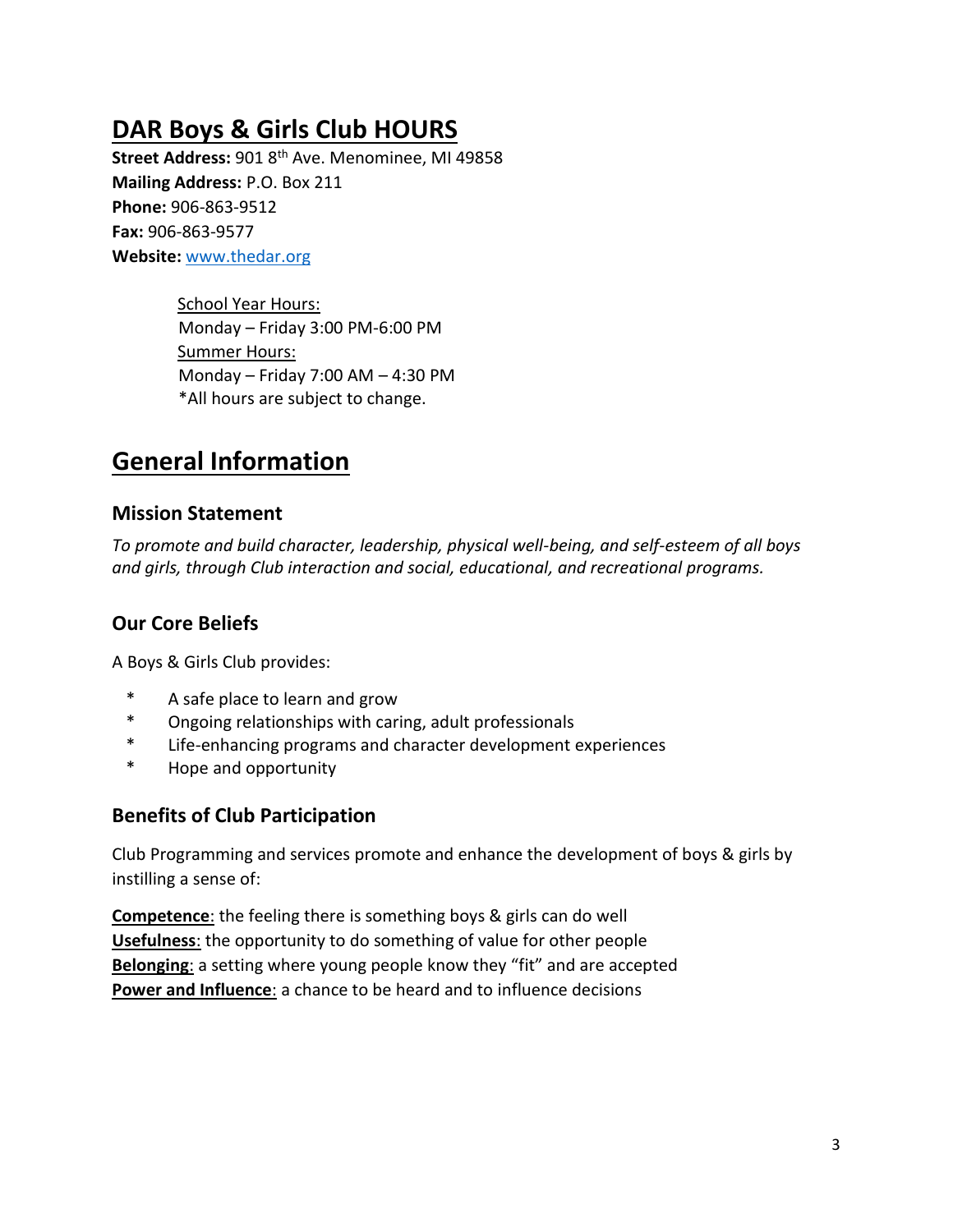# **Club Programming**

#### **Core Program Areas**

Program focus areas are based on both the interests of youth and their physical, emotional, cultural and social needs.

#### ∙ **CHARACTER AND LEADERSHIP DEVELOPMENT**

Character and Leadership Development empowers youth to support and influence their Club and community, sustain meaningful relationships with others, develop a positive self-image and respect their own and others' cultural identities.

#### ∙ **EDUCATION AND CAREER DEVELOPMENT**

Education and Career Development enable youth to become proficient in the basic educational disciplines, apply learning to everyday situations, and embrace technology to achieve success in a chosen career.

#### ∙ **HEALTH AND LIFE SKILLS**

Health and Life Skills develops the capacity for youth to engage in positive behaviors that nurture their own well-being, set personal goals, and live successfully as self-sufficient adults.

#### ∙ **THE ARTS**

The Arts enable youth to develop their creativity and cultural awareness. Youth are challenged to appreciate visual arts, performing arts, and creative writing.

#### ∙ **SPORTS, FITNESS AND RECREATION**

Sports, Fitness, and Recreation enable youth to develop positive use of leisure time, skills for stress management, appreciation for the environment, and social skills.

### **Club Code**

I believe in God and the right to worship according to my own faith and religion. I believe in America and the American way of life…in the constitution and the Bill of Rights.

I believe in fair play, honesty, and sportsmanship.

I believe in my Boys & Girls Club, which stands for all of these things.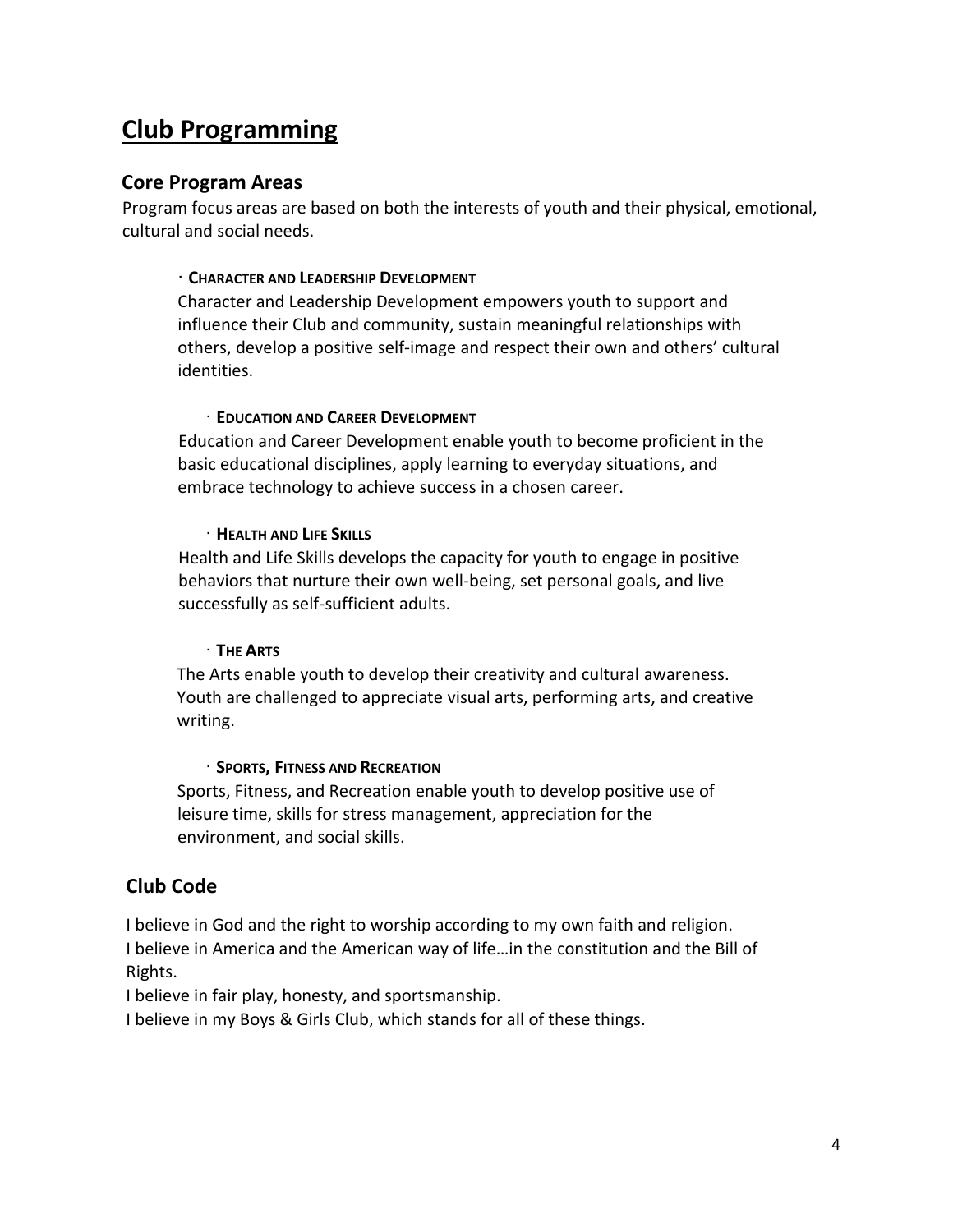### **Membership Policies**

The DAR Boys & Girls Club is open for membership to any child regardless of race, color, creed, or economic circumstances. To become a Club member, please fill out our membership application, which you can find at our Club or on our webpage www.thedar.org. You may turn in a completed membership application at the Club. Upon completion of a membership application, guardians are required to attend an orientation. After orientation Club members will be able to attend the Club.

### **Age Requirements**

The DAR Boys & Girls Club serves youth ages 7-18. Our Teen Room is reserved for youth 11 and older. Games and/or activities may be restricted at times to certain ages for safety and appropriateness.

### **Pick Up**

You may call the Club to have your child meet you outside or you can enter the building and wait for staff to assist you at the Front Desk to sign your child/children out. Any member leaving with someone other than their designated pick up person must have signed permission. Please inform staff if you need to update your pick up information.

#### **Late Pick Up Policy**

All members are required to be picked up no later than the Club posted closing time. If a parent/guardian is late and all attempts to reach emergency contacts have failed the child/children will be considered abandoned and the local police department will be notified. Lateness more than 5 minutes will be charged \$5 per minute per child**.** Payment must be paid before member comes back to the program.

### **Guardian Communication**

The DAR Boys & Girls Club strives to inform guardians of Club activities and events. The DAR wishes for all guardians to be pleased with their child's supervision and experience at the Club. Activities and events are posted on our Facebook page and Class Dojo. Flyers for special events/community events are located at the front desk area and entryway. Guardians are encouraged to come inside to view the posted information and ask questions.

The Club also depends upon guardians to keep the Club informed of issues and events affecting your child(ren). If there are changes to your child's health, medication, living situations, etc., it is the responsibility of the guardian to notify Club staff. Please remember to notify staff of contact information changes, address changes, or changes in custody arrangements so that we can best serve your child(ren).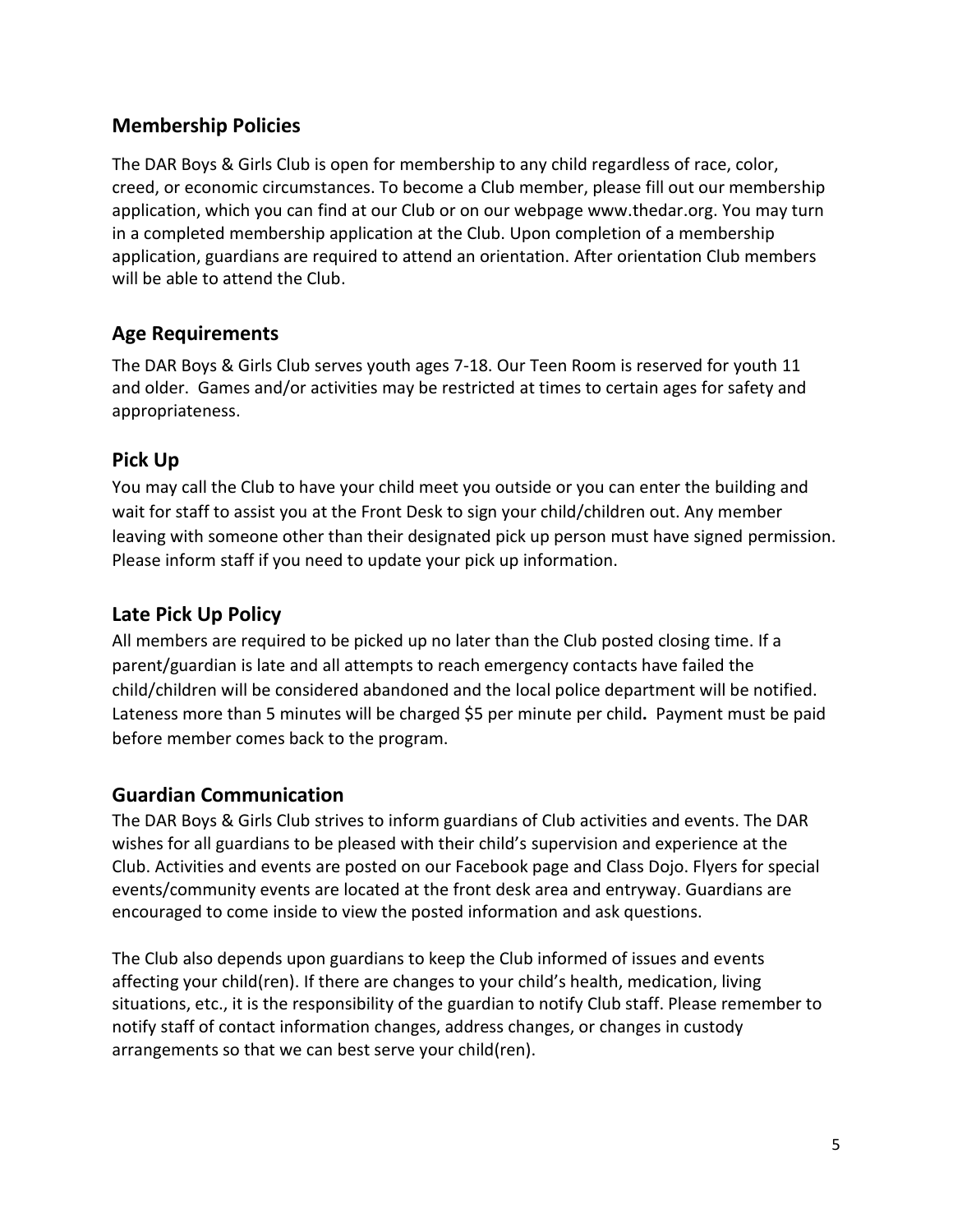#### **Lost and Found**

- The Club is not responsible for lost or stolen items.
- The Club has a lost and found located in the entryway, please check this often.
- Lost and found items are donated at the end the school year, end of summer, and end of semesters.
- Club members are responsible for their personal belongings and should not bring expensive equipment including electronics, jewelry, tablets, trading cards, or anything else of value.

### **Drop In Facility**

The DAR Boys & Girls Club is a drop in facility, which means Club members are not required to attend daily. Club members are only allowed to leave the Club with guardians, emergency contacts', or written/verbal guardian consent.

#### **Inclement Weather**

**School Year-** If Menominee Area Public Schools have a snow day, the DAR Boys & Girls Club will be closed that same day. An announcement will be made on the Clubs Facebook page and Class Dojo.

**Summer-** In case of inclement weather, the Club's schedule will change to an indoor activity. Outdoor field trips may be rescheduled, postponed or changed to another trip. If you are unsure if an activity or field trip is canceled, please contact the Club. In the event of threatening weather, all Club members will be aware of the in Club procedures and will practice them on a regular basis.

## **Cancellation Policy & Closings**

In the event where severe weather or an emergency occurs and the Club needs to be closed, the decision to close the Club will be made by the CEO. Announcements will be made on local radio, Facebook, and our Class Dojo.

Club will be **CLOSED** on the following days:

- New Year's Eve
- New Year's Day
- Good Friday
- Memorial Day
- Independence Day
- Labor Day
- Thanksgiving Day
- Day after Thanksgiving
- Christmas Eve
- Christmas Day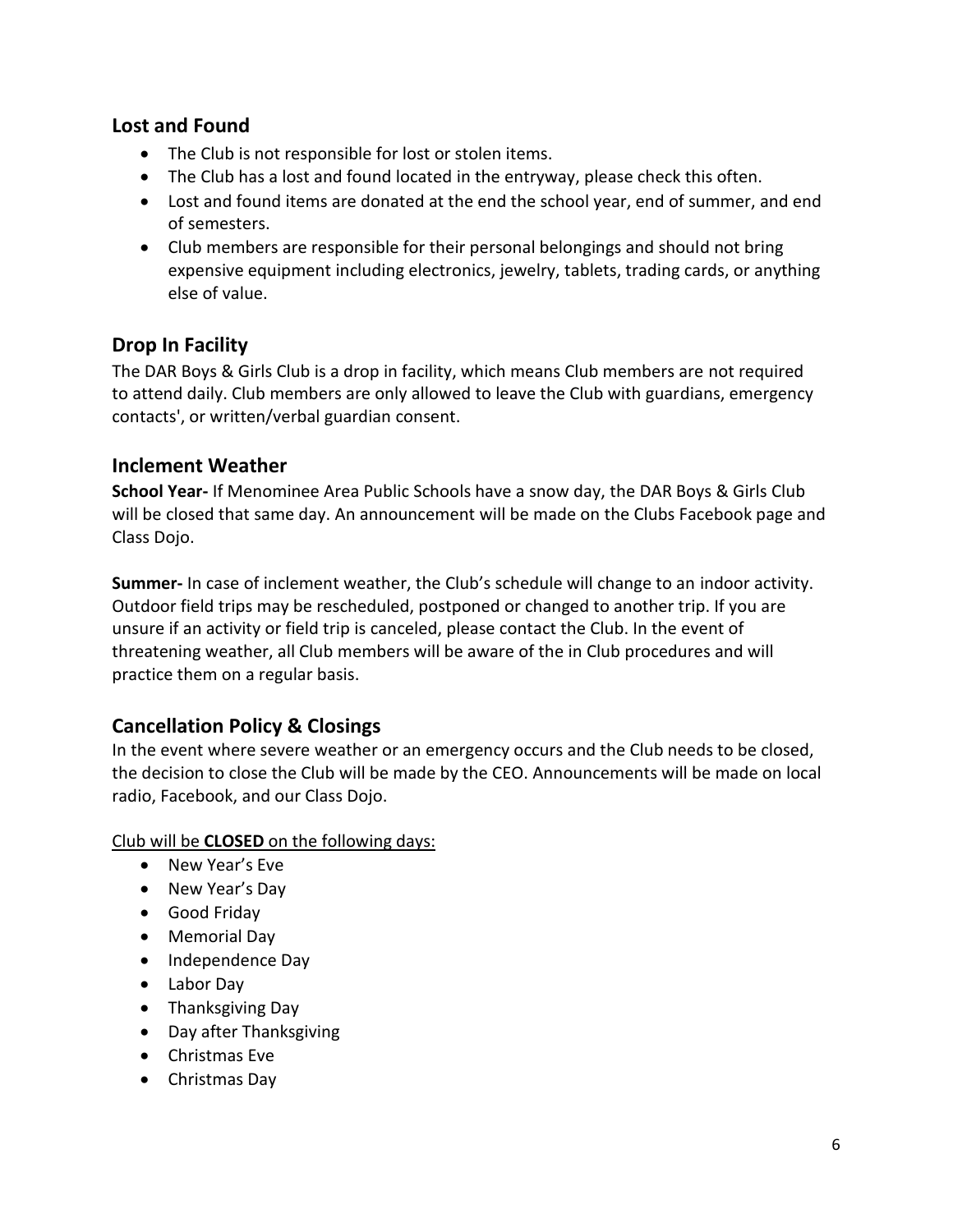## **Volunteer Opportunities**

The heart of any youth program is its volunteers! Donations of time, money and services are just a few ways to help support the DAR Boys & Girls Club. If interested in volunteering please see a staff member. You will need to fill out a volunteer application. All volunteers and staff must go through a background check and training before volunteering or working at the Club.

### **Supervision Policy**

If your child has a disability and/or special needs which require increase supervision, the DAR Boys & Girls Club will strive to provide services through volunteers but reserve the right to require the guardian to provide such supervision or support at no cost to the DAR Boys & Girls Club and/or reserves the right to limit participation.

## **Club Rules**

- Members must be in an area with staff at all times.
- Leave all trading cards, tablets, and anything for value at home.
- Club is not responsible for lost or stolen items.
- All bags, coats, etc. are to be kept hung up in the coat room.
- Laptops/Chromebooks are allowed for homework purposes only.
- Phone calls are \$.25
- Members are responsible for their belongings.
- Respect the staff, other Club members, and Club property.
- Standing outside the front of the building is not permitted without staff.
- Hats cannot be worn inside the Club.
	- o We do allow hats on certain dress-up days that fit the theme.
- Food and soda must be kept in assigned areas.
	- o Members may only eat in the snack room and gym.
- Gum is not allowed at the Club.
- Phones may only be used by members in the snack room and teen room.

### **Dress Code Policy**

Club members are not permitted to wear clothing that is inappropriate for the Club setting. Clothing that displays profanity, violence, is sexually suggestive, is offensive, promotes gang activity, or promotes alcohol, tobacco, or drug uses are not appropriate. Clothing must cover the torso from above the chest cleave to mid-thigh. No hats, visors, or other head wear is allowed in the building unless it is a dress-up day. Footwear must be worn while at the Club. Closed toe shoes are strongly encouraged to protect feet during activities. Club staff has the right to limit participation in activities and program due to footwear.

Please send your child with tennis shoes if they wish to participate in the gym. Members who do not have tennis shoes will be asked to sit to the side in gym.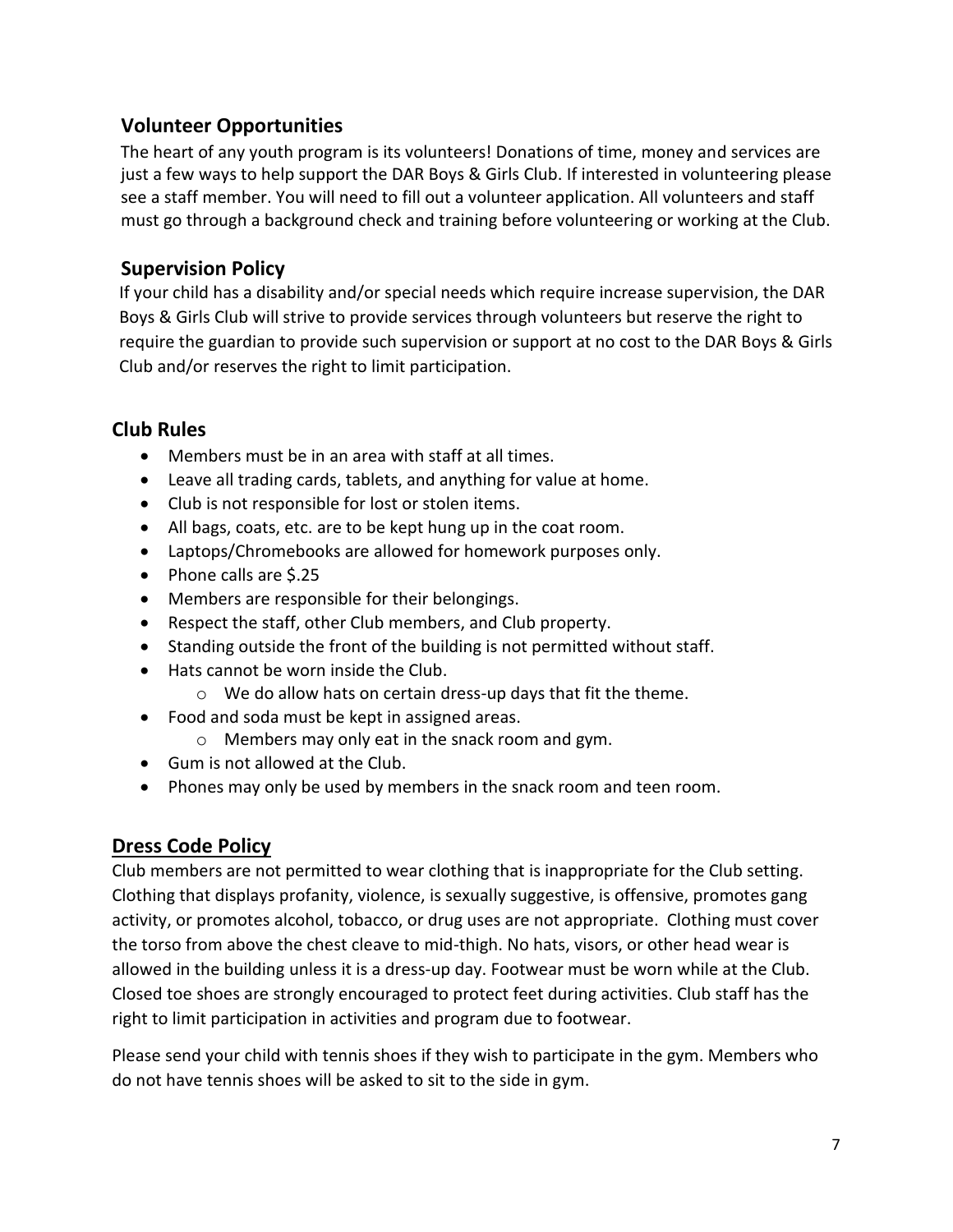# **Financial Matters**

#### **Methods of Payment**

Cash – Credit Cards (MasterCard & Visa) – Personal Checks

#### **Payments**

\$20.00 membership fee is due with membership registration form. There is a monthly fee during our summer program (June, July, August). Fees must be paid before a member may attend Club.

There are no refunds.

### **Bus Fees & Information**

There is a bus transportation fee of \$1.00 per ride from any Marinette School. Transportation fee must be paid on that same day. The Club has three options for bus payments:

- \$1 per ride
- \$5 punch cards-Punch cards do not expire.
- \$20 per month per child (unlimited bus rides). Months are considered from the first of the month to the last day of the month and do not roll over.

Bus transportation is included from any Menominee School.

Contact the Club for bus routes, bus numbers, and pick-up information. We do not currently bus on early release days.

### **Scholarships & Financial Assistance**

Scholarships are granted on a case-by-case basis. Scholarship forms can be picked up from the Club. If you are in need of financial assistance, scholarship forms must be filled out and then you may schedule an appointment with the CEO.

# **Health Policy**

It is important that guardians cooperate with our Health Policy. Our regulations are designed to protect the well-being of all Club members.

### **Minor First Aid and Illness Policy**

Guardians must advise the staff of any Club member's medical condition by completing the medical information portion of the membership form and updating information as needed.

- Boys & Girls Club staff are CPR Certified and are permitted to administer: band aides, ice packs, bandages and other first aid supplies.
- Club staff cannot physically apply sunscreen and insect repellent.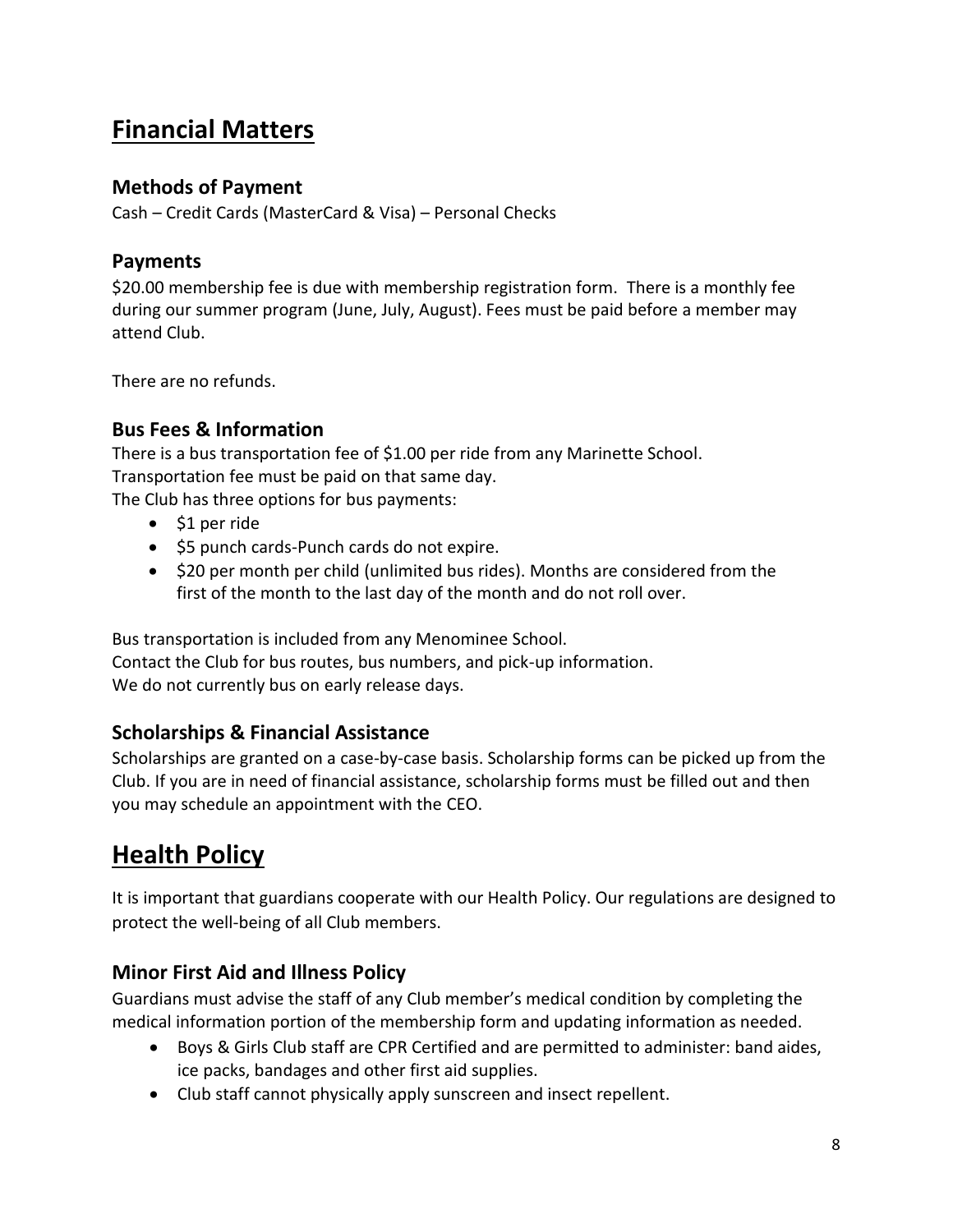- The Club is not responsible for reactions or improper usage of sunscreen, insect repellent, or any item that is borrowed from or used by Club members.
- In case of emergency guardians will be notified as soon as possible.
- Club members who stay home from school due to illness are not eligible to come to the Club that same day.
- Guardians must notify the Club and keep children home when youth have a contagious illness (e.g., covid, rash, sore or runny eyes, influenza, chicken pox, etc.).
- Club members who become sick while at the Club must be picked up within 30 minutes of notification.

## **Medication**

- Medications should be administered at home whenever possible. Guardians are urged to consult with the prescribing physician to determine if medications can be scheduled outside Club hours. In the event that this is not possible, medications are to be kept at the Front desk. Medication must be labeled with Club members name indicating the correct dosage and frequency/time of administration.
- Staff cannot administer medications to Club members. Members must administer their own medications.
- All medications will be stored in a secured / locked area at the Club.
- Medications not on record with staff and found in a child's possession will be confiscated and guardians will be called.
- Unused portions of medication after the completion of the school year/summer will be disposed of, if not picked up by the guardian.
- Supply: Guardians are responsible for ensuring a sufficient supply is on hands at all times.

## **Emergency Treatment**

In the event of an emergency injury or illness requiring immediate advanced medical treatment, the Boys & Girls Club staff will call 911 first. Guardians will be contacted as soon as possible.

## **Lice**

If a Club member is suspected of having head lice, he/she will be checked by the Program Director. If an active infestation of head lice is confirmed, the Program Director will contact the guardian and inform them. Club Members must be picked up.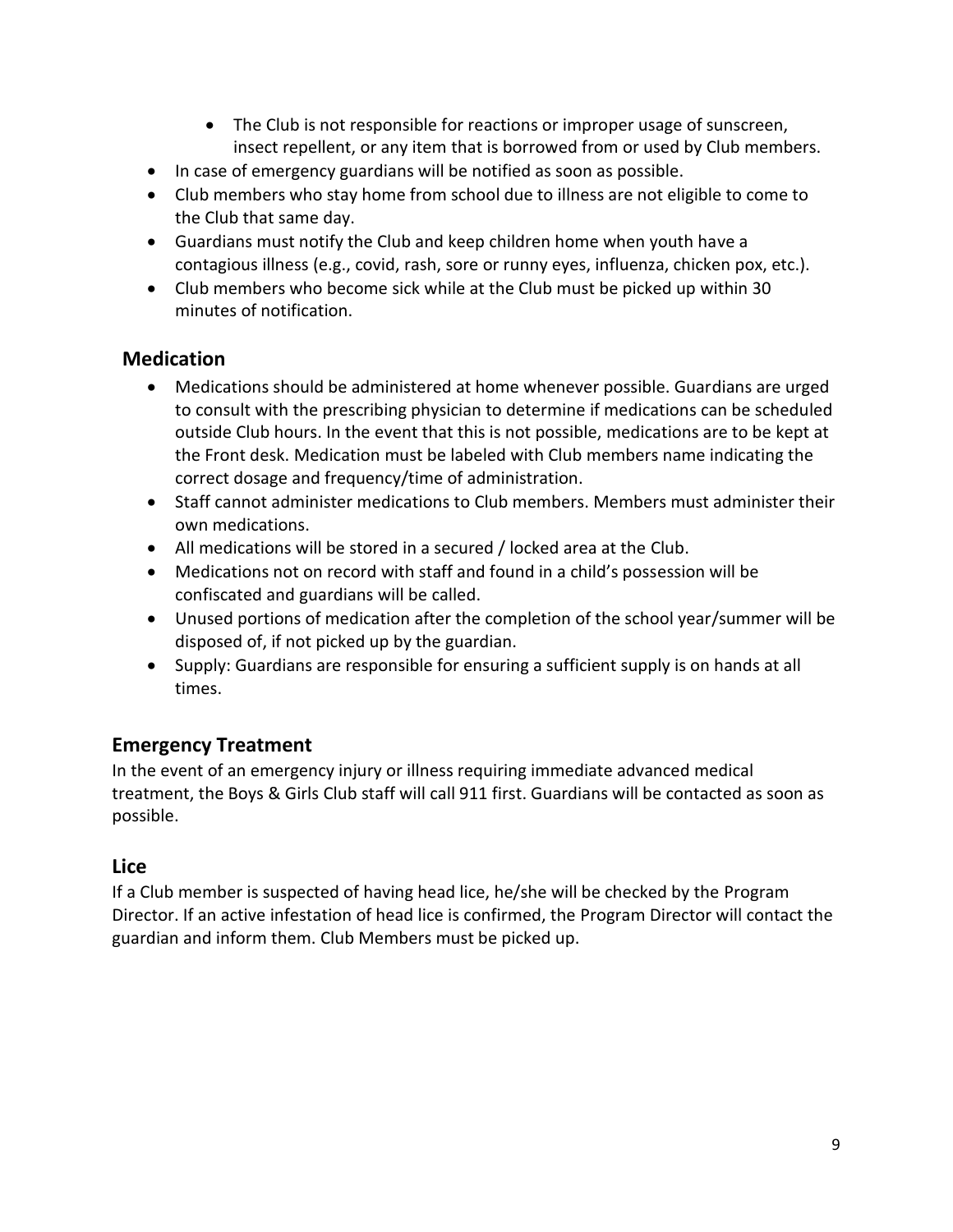## **TECHNOLOGY POLICY**

### **Technology & Personal Mobile Device Policy**

To utilize the DAR Boys & Girls Club's technology systems, Club members will follow the following rules:

- No chatting
- No games with weapons, blood, or violence
- No social media
- Cannot use a mobile device/electronics to take pictures or video while at the Club
- Food and drink must be kept away from all electronics and computers
- No downloading anything onto computer or changing settings

Our members will use the computers for both educational purposes and recreation, visiting only appropriate websites that fall within the Club's guidelines, this includes music and videos.

Parents understand that Club staff will supervise members time online and on video games. They give Club staff permission to inspect any personal media device they bring into the Club.

#### **Social Media & Cell Phone Use Policy**

- Social media is not allowed at the DAR Boys & Girls Club**.**
- Pictures may not be taken by members at the DAR Boys & Girls Club.

Cell phones may only be used by Club members in the Teen Room and the Snack Room.

The DAR Boys & Girls Club reserves the right to take away a personal mobile device if the guidelines are not being followed, the guardian would then be contacted and be asked to pick up the member's device at the end of the day.

We ask that personal mobile device usage is minimal during Club hours and there are guidelines to follow, please reinforce the Club personal mobile device rules to your child and emphasize the importance of following the Internet rules for personal safety.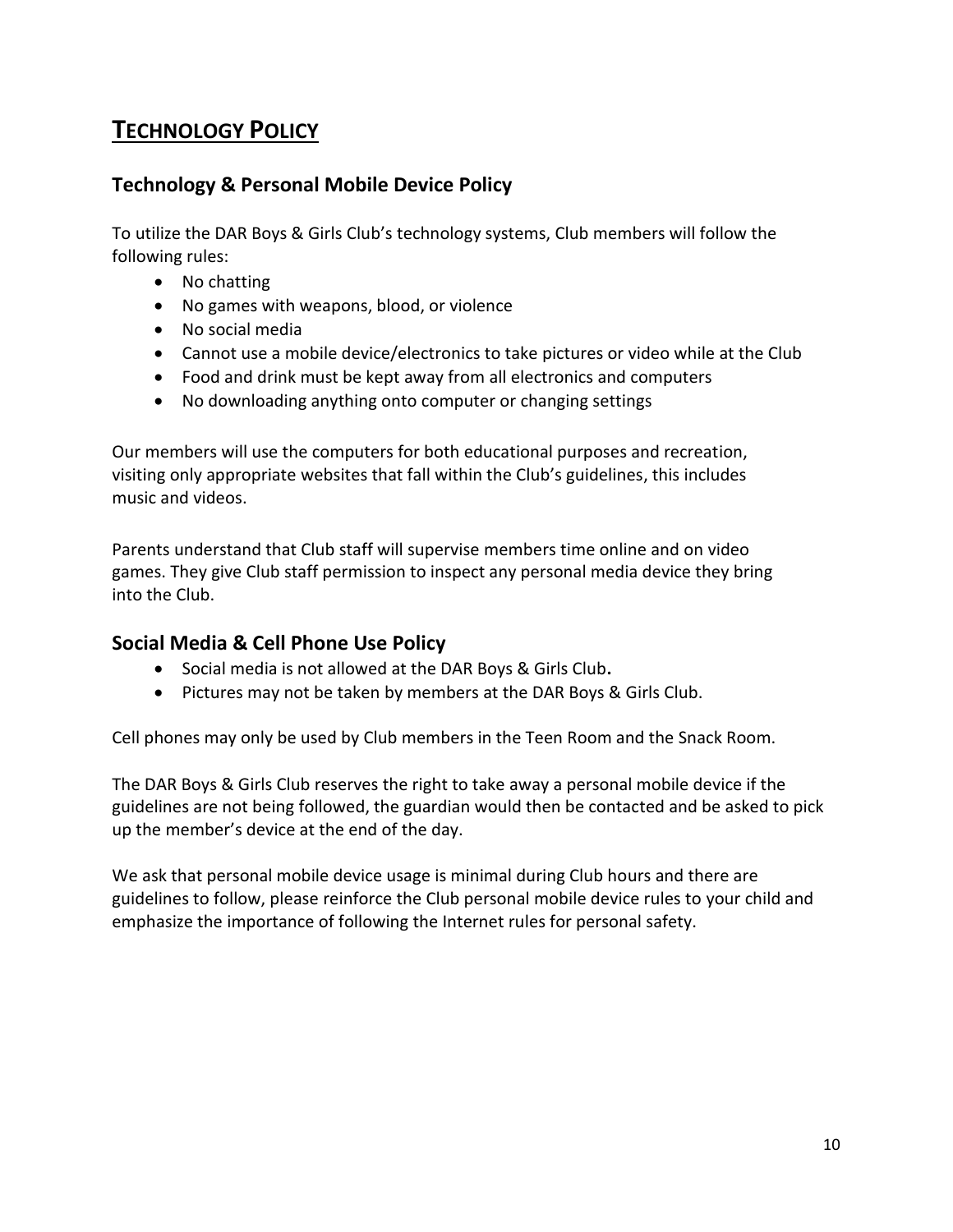# **Behavior Management**

The DAR Boys & Girls Club discipline actions depend on each situation which may include, but is not limited to, personal breaks, suspensions from an activity for the rest of the day, meeting with a staff, or being sent home. More serious problems may require suspension from the Club for a period of time dependent upon the severity of the offense.

If a child was suspended, or dismissed early from school due to a discipline issue, they may not attend the Club that same day.

Club staff will contact the guardians of a Club member depending on the situation. If a Club member is asked to leave, their guardian will be notified and have 30 minutes to pick them up. All guardians who are unable to pick their child up within the given time frame must make arrangements for a friend or relative to pick up their child. Until child is picked up, the Club member will not be able to participate in programs.

- 1. Suspension Procedures
	- Determination is made by Program Director or designated staff member upon his/her absence.
	- When a suspension is assessed, an incident report is completed explaining who was involved and what happened, and what factors were considered in light of the consequences administered. The report will be filed in the Program Directors office.
	- Members may be suspended up to three days.
	- Any suspension longer than three days the CEO will authorize.
- 2. Expulsion Process

Before any member is expelled from the Club they will meet with a make-up of Club staff, board members and the CEO to review the expulsion.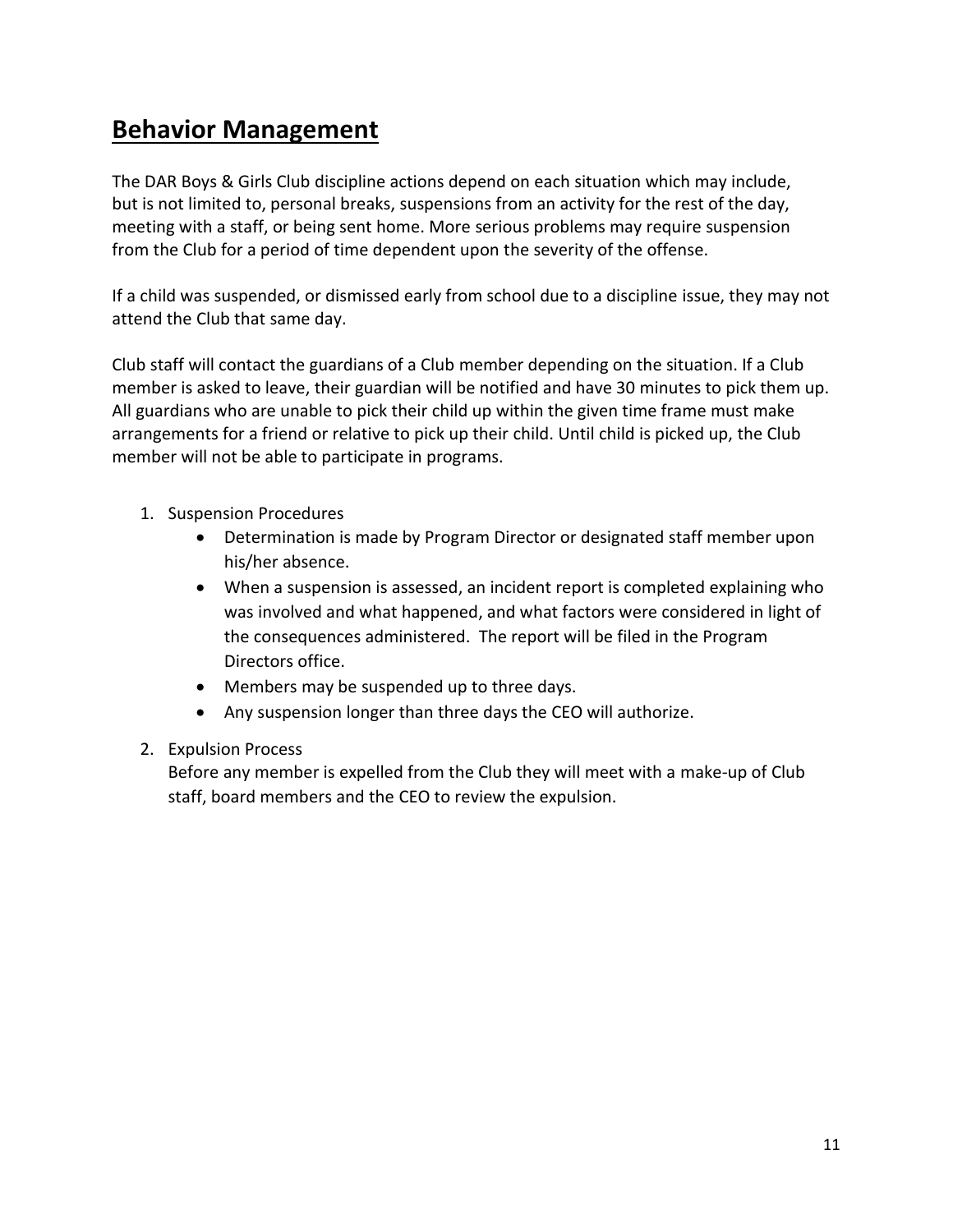|                                                                                                                                                                                                                                                                                                                                  | Min. Penalty                                                                                                     | <b>Max. Penalty</b>                                                       |
|----------------------------------------------------------------------------------------------------------------------------------------------------------------------------------------------------------------------------------------------------------------------------------------------------------------------------------|------------------------------------------------------------------------------------------------------------------|---------------------------------------------------------------------------|
| <b>Arson and/or</b><br><b>Attempted Arson</b><br>Any student who has set fire<br>in the DAR or on grounds or<br>who is caught in the act of<br>doing so.                                                                                                                                                                         | Five days suspension,<br>notification of parents,<br>referral to law enforcement<br>authorities.                 | Attempt: Indefinite<br>suspension/expulsion<br>Arson: Permanent Expulsion |
| <b>Assault: Member to Member</b><br>Intentionally causing or<br>attempting to cause physical<br>harm to another individual<br>through force or violence.                                                                                                                                                                         | Conference with Director,<br>parent notification                                                                 | Permanent expulsion                                                       |
| <b>Assault: Member to Adult</b><br>Intentionally causing or<br>attempting to cause physical<br>harm to the DAR, employee,<br>volunteer, or contractor<br>through force or violence                                                                                                                                               | One day suspension, possible<br>referral to law enforcement<br>authorities, parent<br>notification               | <b>Permanent Expulsion</b>                                                |
| <b>Assault: Verbal</b><br>Verbal/Oral/Written threat by<br>a member to cause or attempt<br>to cause physical harm to a<br>DAR employee, volunteer, or<br>contractor through force or<br>violence                                                                                                                                 | Conference with the Director,<br>notification of parents,<br>possible referral to law<br>enforcement authorities | <b>Permanent Expulsion</b>                                                |
| <b>Bomb Threats</b><br>A student makes a bomb<br>threat or similar threat<br>directed at DAR property, or a<br>DAR activity                                                                                                                                                                                                      | Conference with the Director,<br>notification of parents,<br>possible referral to law<br>enforcement authorities | <b>Permanent Expulsion</b>                                                |
| <b>Bullying</b><br>Intimidation of others by acts<br>such as: Threatened or actual<br>physical harm; unwelcome<br>physical contact; threatening<br>or taunting verbal, written or<br>electronic communications;<br>taking or extorting money or<br>property; damaging or<br>destroying property; blocking<br>or impeding student | Conference with the Director,<br>notification of parents,<br>possible referral to law<br>enforcement authorities | Indefinite<br>Suspension/expulsion                                        |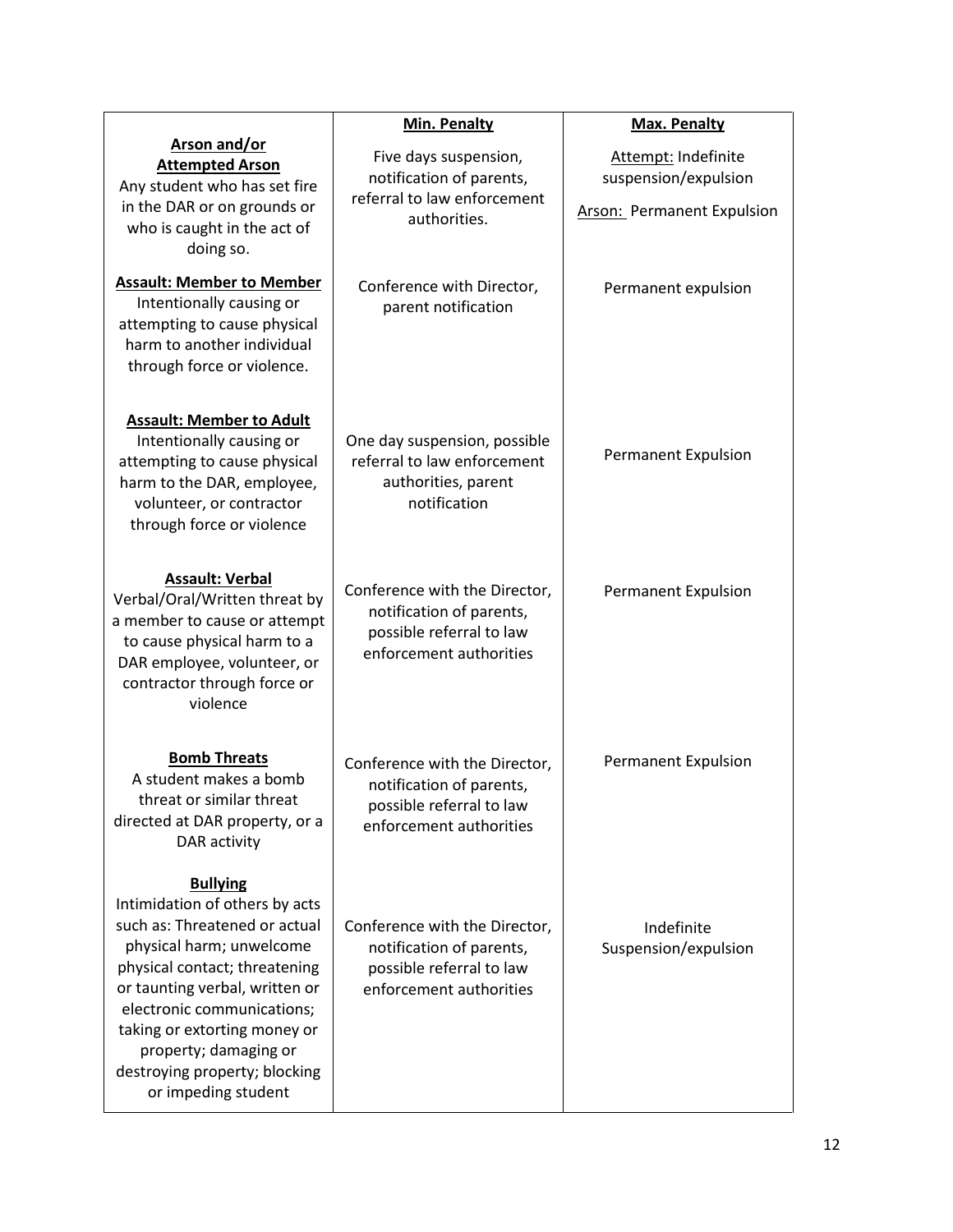| Warning, conference with the<br>Director                                                                                     | Suspension/expulsion, referral<br>to law enforcement<br>authorities, loss of parking<br>permit |
|------------------------------------------------------------------------------------------------------------------------------|------------------------------------------------------------------------------------------------|
| Abuse of cell phones and<br>personnel items will be<br>confiscated and returned to<br>owner at the end of the day            | Conference with parents and<br>items returned to parents.                                      |
| Loss of credit for work done,<br>possible conference with<br>Program Director, notification<br>of parents                    | Indefinite<br>suspension/expulsion                                                             |
| Conference with the Program<br>Director, notification of<br>parents, possible referral to<br>law enforcement authorities     | Indefinite<br>Suspension/expulsion                                                             |
| Conference with the Director,<br>Suspension, notification of<br>parents, possible referral to<br>law enforcement authorities | Permanent Expulsion, referral<br>to law enforcement<br>authorities                             |
| Deliberately copying another's                                                                                               |                                                                                                |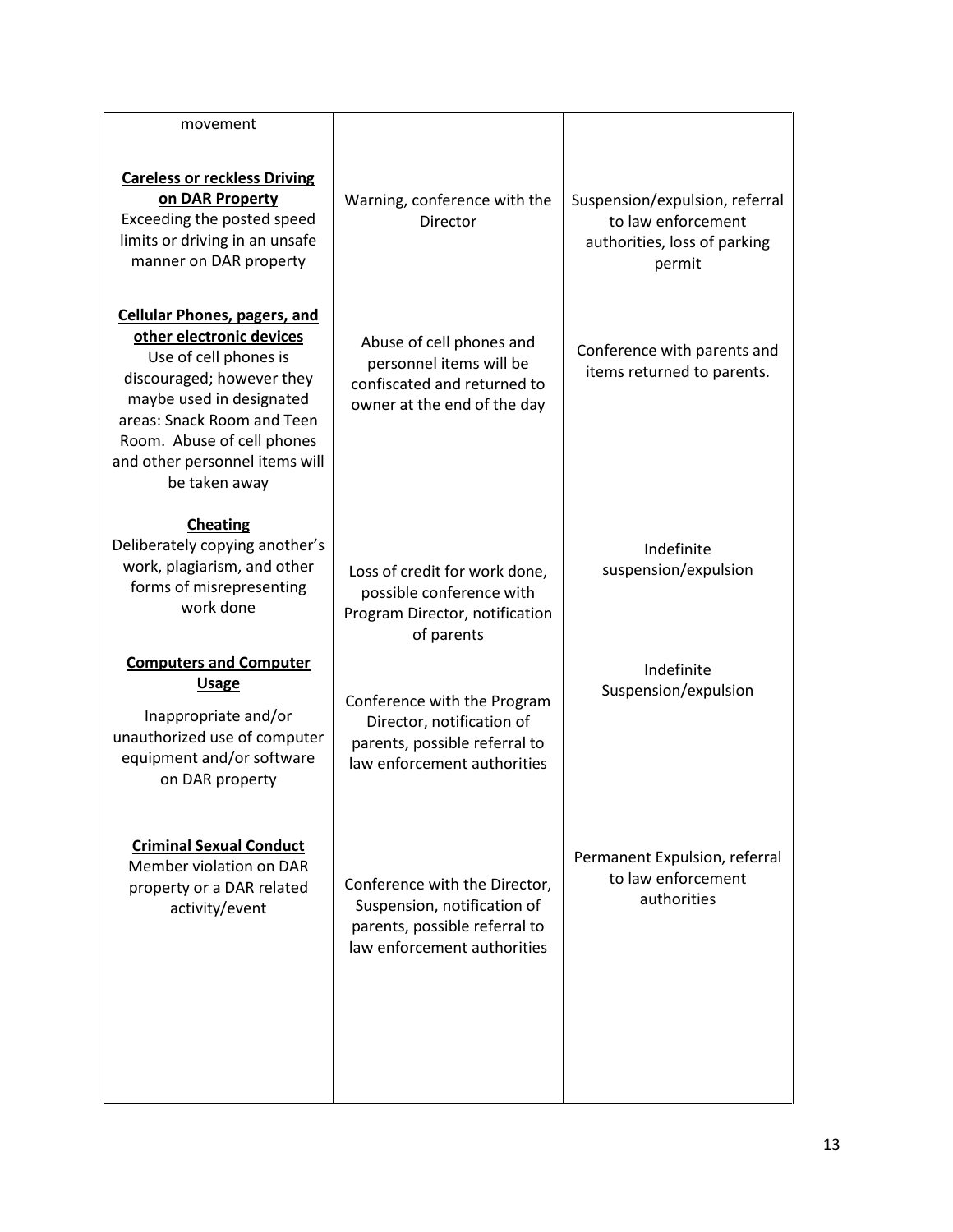| <b>Dangerous Instruments</b><br>The possession, handling, or<br>transmitting any object that<br>can reasonably be considered<br>a weapon while on Club<br>property or off the Club<br>grounds at a Club activity,<br>function or event               | Conference with Program<br>Director, parent orientation                                                                     | Permanent expulsion, referral<br>to law enforcement<br>authorities                |
|------------------------------------------------------------------------------------------------------------------------------------------------------------------------------------------------------------------------------------------------------|-----------------------------------------------------------------------------------------------------------------------------|-----------------------------------------------------------------------------------|
| <b>Extortion and/or attempted</b><br>extortion<br>The solicitation of money, or<br>something of value, from<br>another student, regardless of<br>the amount, in return for<br>protection, or in connection<br>with a threat to inflict harm          | Notification of parents,<br>restitution and/or up to a<br>three day suspension                                              | Indefinite<br>suspension/expulsion, referral<br>to law enforcement<br>authorities |
| <b>False Fire/Emergency Alarms</b><br>Falsely alerting the fire<br>department, 911, or the DAR<br>to a false fire or other<br>emergency                                                                                                              | Conference with principal,<br>notification of parents,<br>possible suspension referral<br>to law enforcement<br>authorities | Indefinite<br>suspension/expulsion, referral<br>to law enforcement<br>authorities |
| <b>Falsifying Information</b><br>Oral/Written/Verbal<br>misrepresentation of<br>information through lying<br>and/or falsely using another<br>person's signature, initials,<br>voice, and/or other forms of<br>identification and/or<br>authorization | Conference with Program<br>Director, notification of<br>parents                                                             | Up to indefinite<br>suspension/expulsion,<br>notification of parents              |
| <b>Fighting Between Members</b><br>Members who mutually<br>engage in physical contact for<br>the purpose of inflicting harm                                                                                                                          | Conference with Program<br>Director, notification of<br>parents                                                             | Three day suspension and<br>possible referral to law<br>enforcement authorities   |
| <b>Fire Equipment</b><br>Discharging a fire hose or<br>extinguisher except for the<br>purpose they are intended<br>(restitution required in all<br>cases)                                                                                            | Conference with Program<br>Director, notification of<br>parents                                                             | Indefinite suspension                                                             |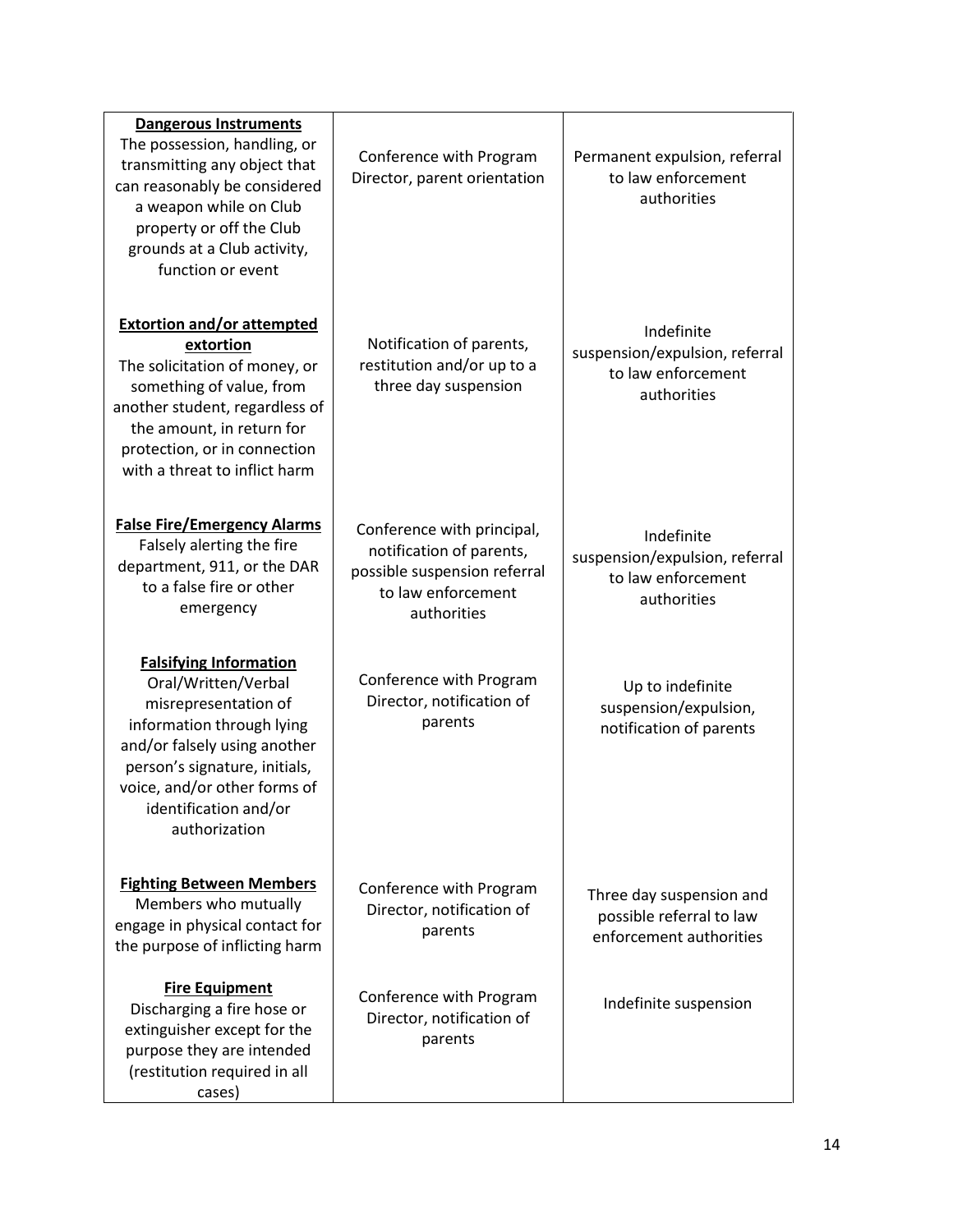| <b>Gambling</b><br>Participating in games of<br>chance for the express<br>purpose of exchanging money<br>or other items of value                                                                                                                                                                                                                                                                                                      | Conference with Program<br>Director, parent notification                 | Indefinite<br>suspension/expulsion referral<br>to law enforcement<br>authorities  |
|---------------------------------------------------------------------------------------------------------------------------------------------------------------------------------------------------------------------------------------------------------------------------------------------------------------------------------------------------------------------------------------------------------------------------------------|--------------------------------------------------------------------------|-----------------------------------------------------------------------------------|
| <b>Habitual Offenders</b><br>Unwelcome and/or persistent<br>remarks or behaviors directed<br>towards another member for<br>the purpose of intimidation,<br>ridicule, denying equal<br>opportunities, interfering with<br>educational opportunities,<br>and/or coercion. In the case<br>of discrimination maybe<br>based on gender, race,<br>national origin, age, disability,<br>region, and/or any other<br>category of "difference" | Conference with the Program<br>Director, notification of<br>parents      | Indefinite<br>suspension/expulsion, referral<br>to law enforcement<br>authorities |
| <b>Habitual Offenders</b><br>Members who have been<br>recipients of disciplinary<br>action four or more times in a<br>single year                                                                                                                                                                                                                                                                                                     | Up to a three day suspension,<br>notification of parents                 | Indefinite<br>suspension/expulsion, parent<br>notification                        |
| Inciting to and/or<br>contributing to the disruption<br>of the Club programs<br>Sit ins, walk outs, etc.                                                                                                                                                                                                                                                                                                                              | Warning, notification of<br>parents, conference with<br>program director | Indefinite<br>suspension/expulsion                                                |
| Insubordination<br>Actions which undermine the<br>effectiveness and/or authority<br>of Club personnel:<br>a. Refusal to comply<br>with a reasonable<br>request<br>b. Gross disrespect to<br>club personnel<br>Interference with club<br>$\mathsf{C}$ .<br>authorities                                                                                                                                                                 | Notification of parents                                                  | Indefinite suspension or<br>expulsion                                             |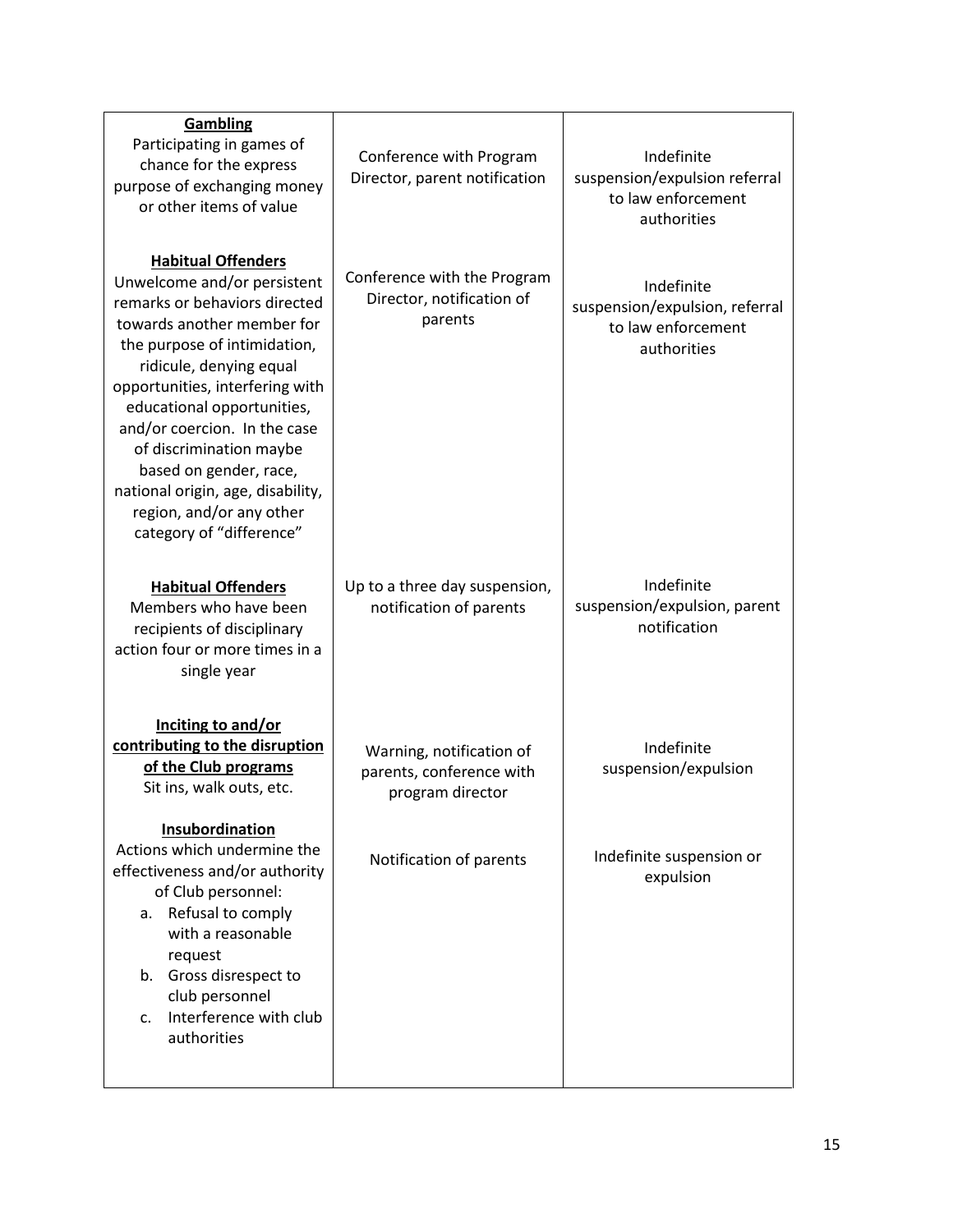| <b>Inspection of Youth</b>                                                                                                                            | The DAR Boys & Girls Club<br>CPO & Program Director<br>reserve the right to inspect<br>any youth on the Club<br>premises to find a particular<br>item or as part of an<br>investigation into illegal<br>actions. | Indefinite suspension or<br>expulsion                                                                         |
|-------------------------------------------------------------------------------------------------------------------------------------------------------|------------------------------------------------------------------------------------------------------------------------------------------------------------------------------------------------------------------|---------------------------------------------------------------------------------------------------------------|
| Larceny or possession of<br>stolen goods<br>Stealing from another<br>member or the Club itself, or<br>being found in possession of<br>stolen property | Return of property and/or<br>make restitution, conference<br>with Program Director                                                                                                                               | Indefinite<br>suspension/expulsion, referral<br>to law enforcement<br>authorities, notification of<br>parents |
| <b>Lewd or Licentious Behavior</b><br>Sexual conduct and/or<br>behavior which is disruptive<br>to Club activities                                     | Warning, conference with the<br>Program Director, notification<br>of parents                                                                                                                                     | Indefinite<br>suspension/expulsion                                                                            |
| <b>Littering</b><br>Interior and/or Exterior                                                                                                          | Reprimand                                                                                                                                                                                                        | Clean up assigned in violated<br>area, conference with<br>Program Director, up to three<br>day suspension     |
| Loitering<br>Members who are in the<br>corridors, lavatories,<br>stairwells, parking lots, or<br>within visible premise of the<br>building            | Warning and/or conference<br>with the Program Director                                                                                                                                                           | Three day suspension and<br>notification of parents                                                           |
| Loitering: non-member<br>No unauthorized person is to<br>be on the Club grounds                                                                       | Individual will be requested to<br>leave                                                                                                                                                                         | Referral to law enforcement<br>authorities, criminal trespass<br>prosecution                                  |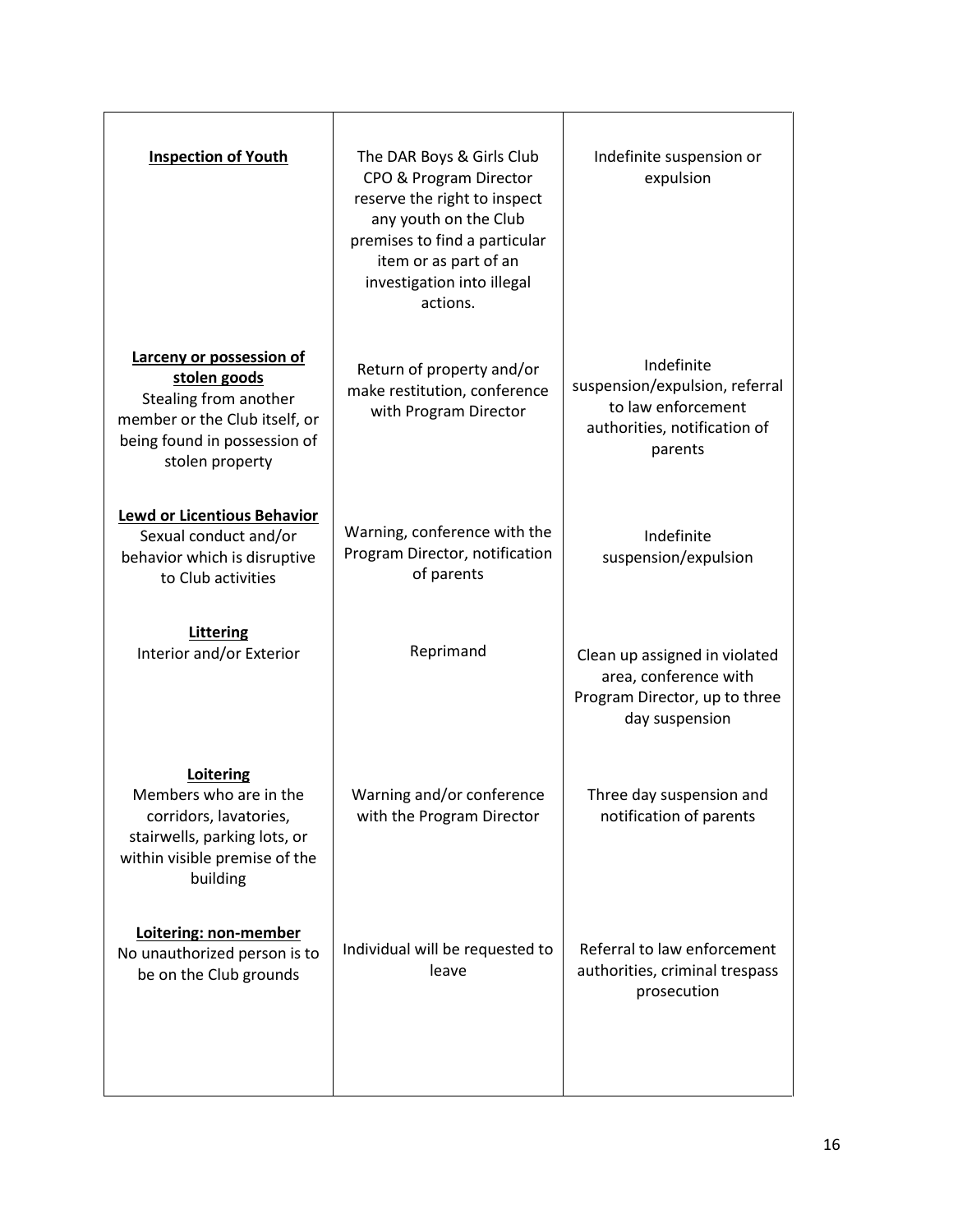| <b>Malicious Remarks</b><br>Slurs or malicious remarks<br>made against members<br>and/or staff members and/or<br>staff members that attack the<br>dignity and/or worth of these<br>individuals                                                                                                                                                                                                              | Conference with Program<br>Director, notification of<br>parents                                             | Up to nine day suspension,<br>notification of parents                                                                                             |
|-------------------------------------------------------------------------------------------------------------------------------------------------------------------------------------------------------------------------------------------------------------------------------------------------------------------------------------------------------------------------------------------------------------|-------------------------------------------------------------------------------------------------------------|---------------------------------------------------------------------------------------------------------------------------------------------------|
| Profanity<br>The use of profanity is<br>prohibited while attending the<br>DAR and/or DAR<br>functions/events                                                                                                                                                                                                                                                                                                | Warning                                                                                                     | Up to nine days suspension,<br>notification of parents                                                                                            |
| <b>Racial/Ethnic Slurs</b><br>Racial and/or ethnic slurs or<br>malicious remarks made<br>against members and/or staff<br>members that attack the<br>dignity and/or worth of these<br>individuals                                                                                                                                                                                                            | Warning, conference with<br>Program Director, apology of<br>offended party(s)                               | Up to nine day suspension,<br>notification of parents                                                                                             |
| <b>Sexual Harassment</b><br>May include but not limited<br>to: verbal harassment or<br>abuse; pressure for sexual<br>activity; repeated remarks<br>with sexual or demeaning<br>implications; unwelcome<br>touching; sexual jokes,<br>posters, cartoons, etc,;<br>suggesting or demanding<br>sexual involvement,<br>accompanied by implied or<br>explicated threats concerning<br>one's grades, safety, etc. | Conference with Program<br>Director, notification of<br>parents, referral to law<br>enforcement authorities | Indefinite<br>suspension/expulsion                                                                                                                |
| <b>School Absence</b>                                                                                                                                                                                                                                                                                                                                                                                       | If a child is tardy from the<br>school day they are not<br>allowed to be at the Club on<br>that day.        | Dr. apt, funeral, or family<br>emergency will be up to<br>supervisor in charge to make<br>decision for child to<br>participate in Club activities |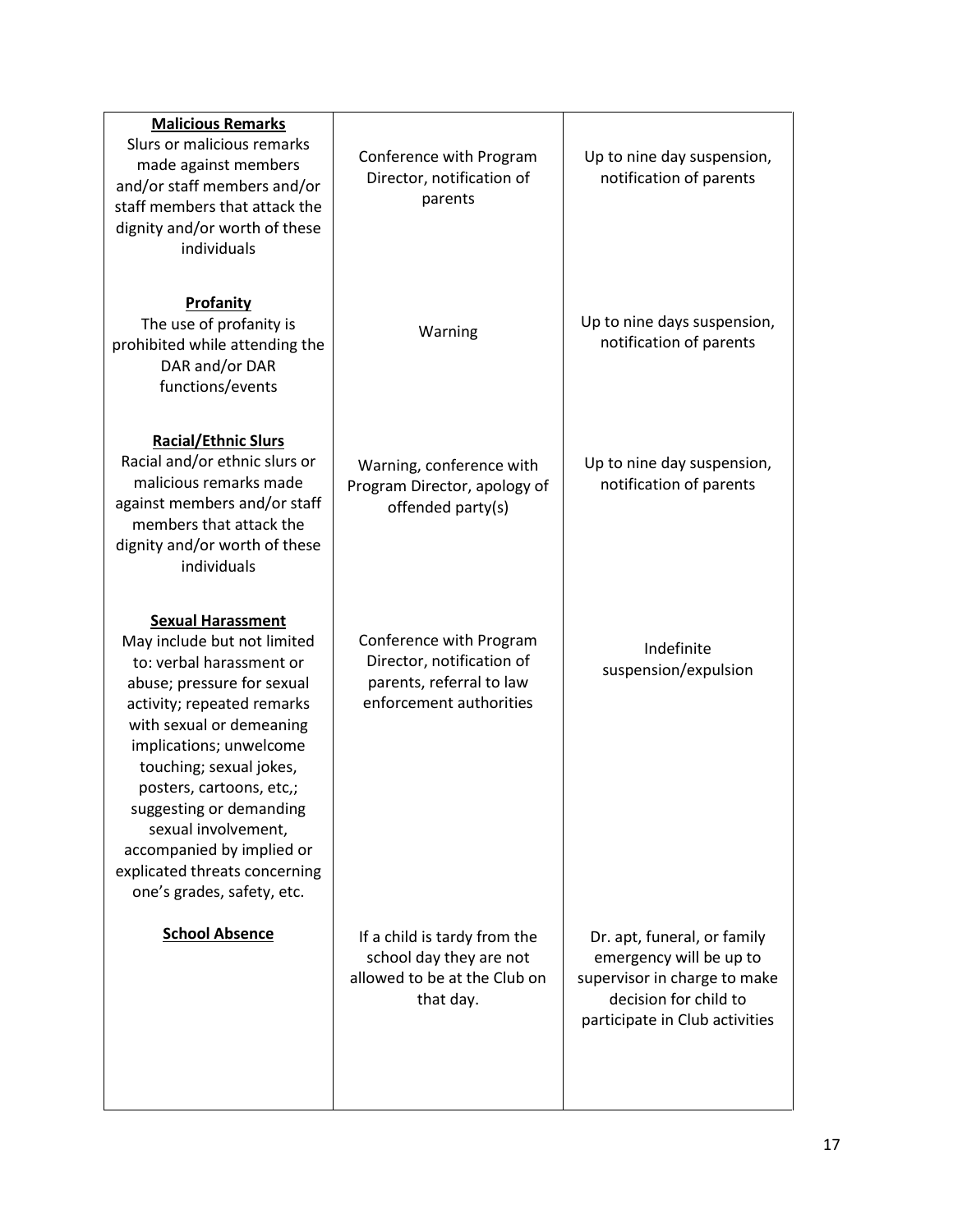| <b>Tobacco</b><br>Use and/or possession of any<br>form of tobacco is not<br>permitted on Club property<br>and/or Club sponsored<br>activity                                             | Conference with the Program<br>Director, notification of<br>parents, referral to law<br>enforcement authorities                           | Indefinite<br>suspension/expulsion, referral<br>to law enforcement<br>authorities |
|-----------------------------------------------------------------------------------------------------------------------------------------------------------------------------------------|-------------------------------------------------------------------------------------------------------------------------------------------|-----------------------------------------------------------------------------------|
| Use, possession, sale, or<br>under the influence of drugs<br>and/or narcotics, including<br>alcohol<br>Applies to presence on Club<br>property and/or at a school<br>sponsored activity | Conference with Program<br>Director, notification of<br>parents, possible suspension<br>and/or referral to law<br>enforcement authorities |                                                                                   |
| When Child is not picked up<br>after closing                                                                                                                                            | Meet w/parents<br>Continued problem more than<br>5 minutes late will be charged<br>\$5 per minute.                                        | Payment must be made<br>before member comes back                                  |